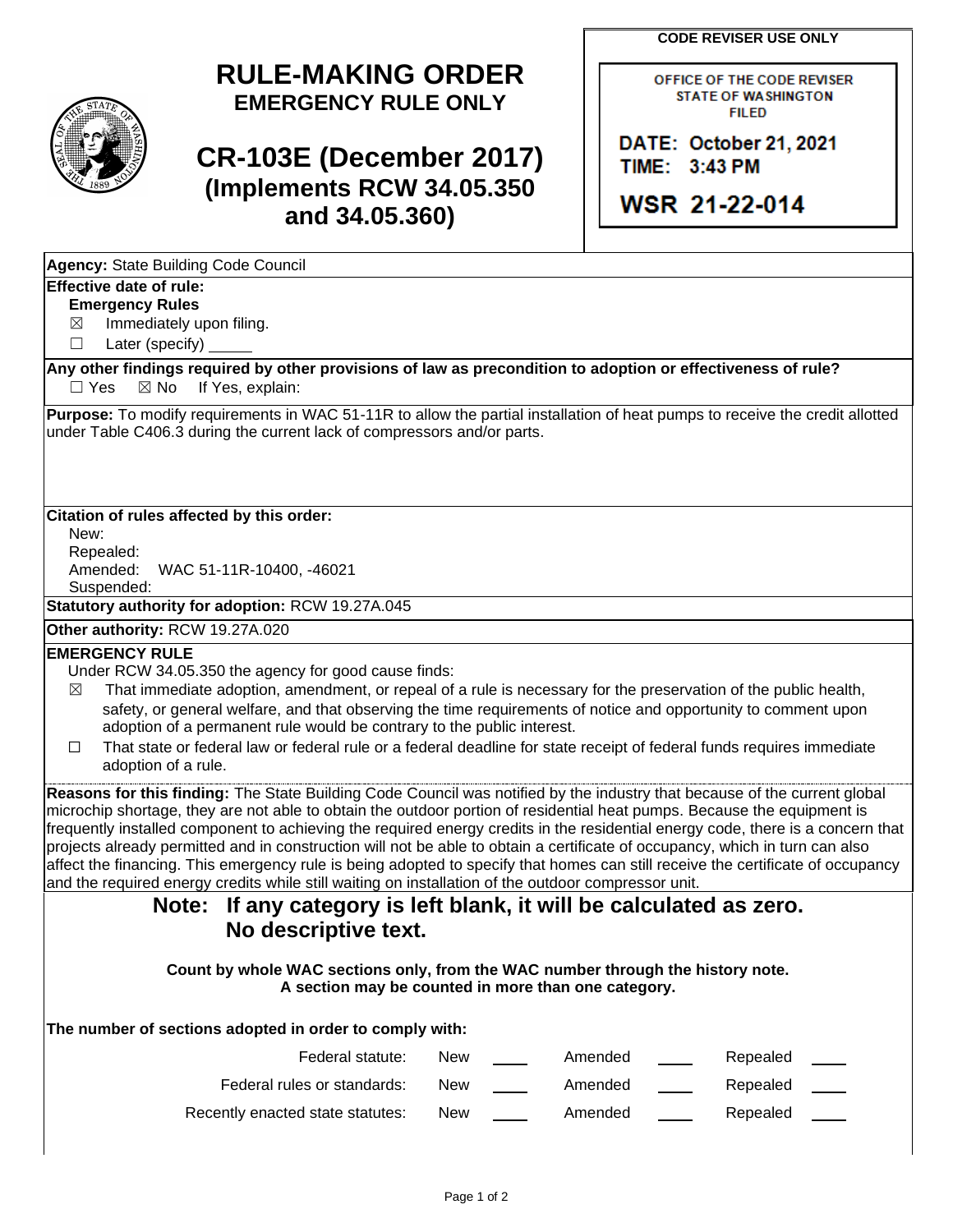| The number of sections adopted at the request of a nongovernmental entity:                   |            |                              |                                     |                |  |
|----------------------------------------------------------------------------------------------|------------|------------------------------|-------------------------------------|----------------|--|
| New                                                                                          |            | Amended                      | $\overline{2}$                      | Repealed       |  |
|                                                                                              |            |                              |                                     |                |  |
| The number of sections adopted on the agency's own initiative:                               |            |                              |                                     |                |  |
| New                                                                                          |            | Amended                      |                                     | Repealed       |  |
|                                                                                              |            |                              |                                     |                |  |
| The number of sections adopted in order to clarify, streamline, or reform agency procedures: |            |                              |                                     |                |  |
| New                                                                                          |            | <u>_______</u> Amended _____ |                                     | Repealed       |  |
| The number of sections adopted using:                                                        |            |                              |                                     |                |  |
| Negotiated rule making:<br>New                                                               |            | Amended                      |                                     | Repealed       |  |
| Pilot rule making:<br>New                                                                    |            | Amended                      | <u>and the company of the state</u> | Repealed       |  |
| Other alternative rule making:<br>New                                                        |            | Amended                      |                                     | Repealed       |  |
|                                                                                              |            |                              |                                     |                |  |
| Date Adopted: October 15, 2021                                                               | Signature: |                              |                                     |                |  |
| Name: Andrew S. Klein                                                                        |            |                              |                                     | Andrew & Klien |  |
| <b>Title: Council Chair</b>                                                                  |            |                              |                                     |                |  |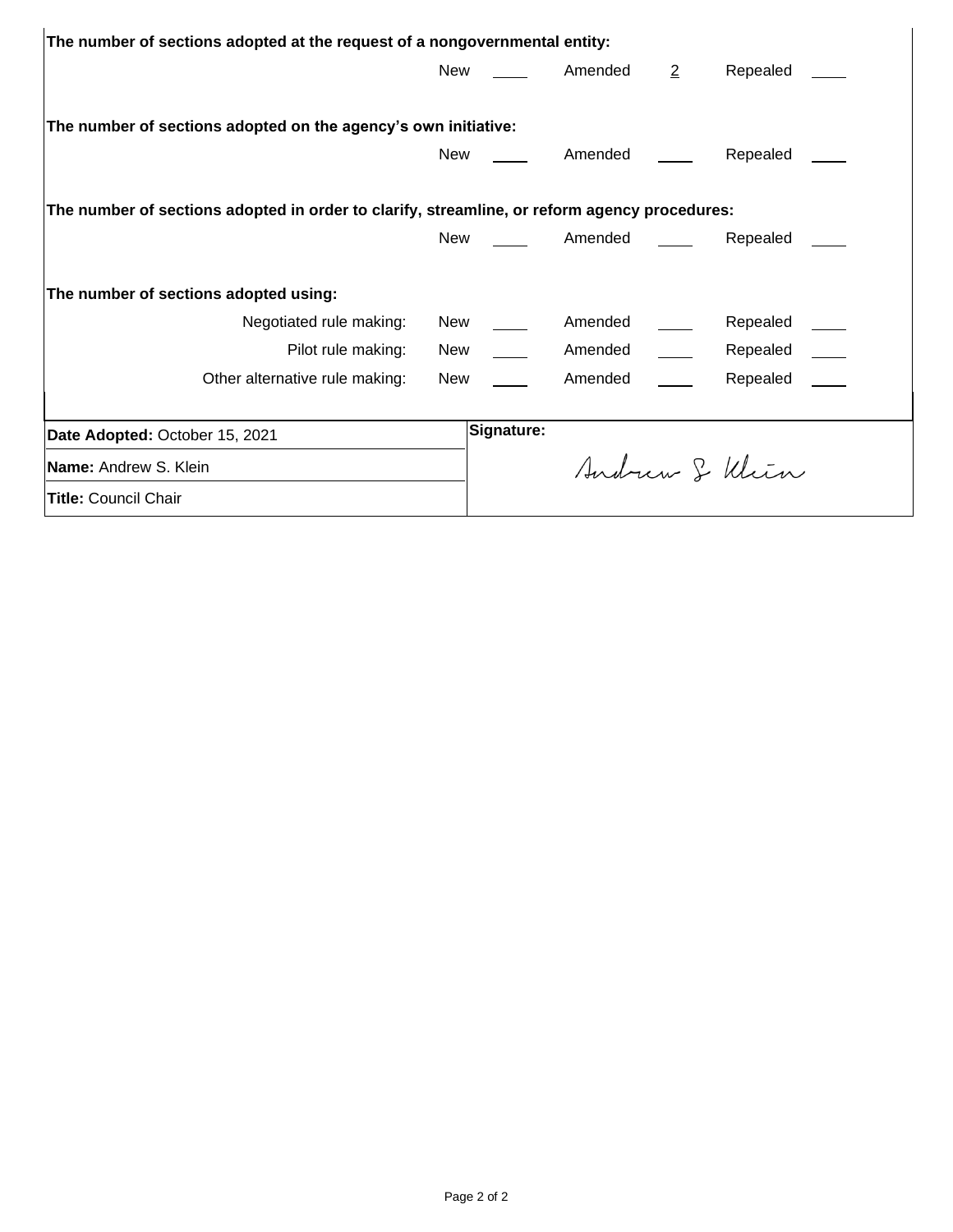AMENDATORY SECTION (Amending WSR 20-21-081, filed 10/19/20, effective 2/1/21)

#### **WAC 51-11R-10400 Section R104—Inspections.**

**R104.1 General.** Construction or work for which a permit is required shall be subject to inspection by the *code official* or his or her designated agent, and such construction or work shall remain visible and able to be accessed for inspection purposes until *approved*. It shall be the duty of the permit applicant to cause the work to remain visible and able to be accessed for inspection purposes. Neither the *code official* nor the jurisdiction shall be liable for expense entailed in the removal or replacement of any material, product, system or building component required to allow inspection to validate compliance with this code.

**R104.2 Required inspections.** The *code official* or his or her designated agent, upon notification, shall make the inspections set forth in Sections R104.2.1 through R104.2.5.

**R104.2.1 Footing and foundation inspection.** Inspections associated with footings and foundations shall verify compliance with the code as to *R*-value, location, thickness, depth of burial and protection of insulation as required by the code and approved plans and specifications.

**R104.2.2 Framing and rough-in inspection.** Inspections at framing and rough-in shall be made before application of interior finish and shall verify compliance with the code as to types of insulation and corresponding *R*-values and their correct location and proper installation; fenestration properties (*U*-factor and SHGC) and proper installation; and air leakage controls as required by the code and approved plans and specifications.

**R104.2.2.1 Wall insulation inspection.** The *code official*, upon notification, shall make a wall insulation inspection in addition to those inspections required in Section R109 of the International Residential Code. This inspection shall be made after all wall and cavity insulation is in place and prior to cover.

**R104.2.3 Plumbing rough-in inspection.** Inspections at plumbing roughin shall verify compliance as required by the code and approved plans and specifications as to types of insulation and corresponding *R*-values and protection, and required controls.

**R104.2.4 Mechanical rough-in inspection.** Inspections at mechanical rough-in shall verify compliance as required by the code and approved plans and specifications as to installed HVAC equipment type and size, required controls, system insulation and corresponding *R*-value, system air leakage control, programmable thermostats, dampers, whole-house ventilation and minimum fan efficiency.

EXCEPTION: Systems serving multiple dwelling units shall be inspected in accordance with Section C104.2.4.

**R104.2.5 Final inspection.** The building shall have a final inspection and not be occupied until *approved*.

EXCEPTION: The final certificate of occupancy shall not be withheld pending the installation of the outdoor unit of a heat pump, if the dwelling unit is capable of maintaining the heating required by Section R303.10 of the *International Residential Code* or Section 1203.1 of the *International Building Code*, and a completed contract for installation of the outdoor portion as soon as the equipment is available from the distributor is submitted to the *code official*.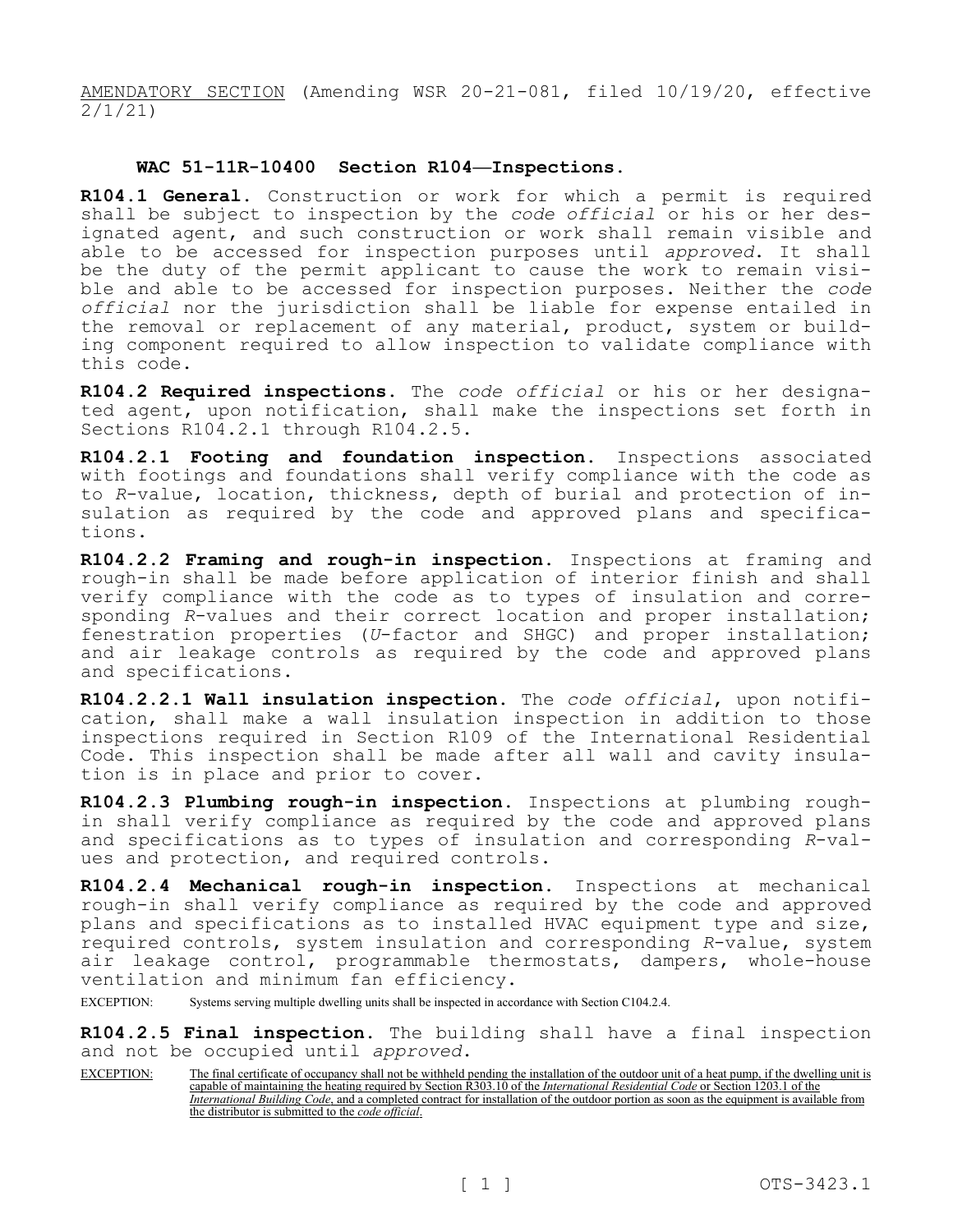**R104.3 Reinspection.** A building shall be reinspected when determined necessary by the *code official*.

**R104.4 Approved inspection agencies.** The *code official* is authorized to accept reports of third-party inspection agencies not affiliated with the building design or construction, provided such agencies are *approved* as to qualifications and reliability relevant to the building components and systems they are inspecting.

**R104.5 Inspection requests.** It shall be the duty of the holder of the permit or their duly authorized agent to notify the *code official* when work is ready for inspection. It shall be the duty of the permit holder to provide access to and means for inspections of such work that are required by this code.

**R104.6 Reinspection and testing.** Where any work or installation does not pass an initial test or inspection, the necessary corrections shall be made so as to achieve compliance with this code. The work or installation shall then be resubmitted to the *code official* for inspection and testing.

**R104.7 Approval.** After the prescribed tests and inspections indicate that the work complies in all respects with this code, a notice of approval shall be issued by the *code official*.

**R104.7.1 Revocation.** The *code official* is authorized to, in writing, suspend or revoke a notice of approval issued under the provisions of this code wherever the certificate is issued in error, or on the basis of incorrect information supplied, or where it is determined that the building or structure, premise, or portion thereof is in violation of any ordinance or regulation or any of the provisions of this code.

AMENDATORY SECTION (Amending WSR 20-01-047, filed 12/9/19, effective 7/1/20)

#### **WAC 51-11R-40621 Table R406.3—Energy credits.**

**TABLE 406.3 ENERGY CREDITS**

|                                                                                                                                                                                                                                                                                                             |                                                                                                                               | <b>CREDIT(S)</b> |           |
|-------------------------------------------------------------------------------------------------------------------------------------------------------------------------------------------------------------------------------------------------------------------------------------------------------------|-------------------------------------------------------------------------------------------------------------------------------|------------------|-----------|
| <b>OPTION</b>                                                                                                                                                                                                                                                                                               | <b>DESCRIPTION</b>                                                                                                            | All Other        | Group R-2 |
| <b>1. EFFICIENT BUILDING ENVELOPE OPTIONS</b><br>Only one option from Items 1.1 through 1.7 may be selected in this category.<br>Compliance with the conductive UA targets is demonstrated using Section R402.1.4, Total UA alternative, where [1-<br>(Proposed UA/Target UA)] > the required %UA reduction |                                                                                                                               |                  |           |
| 1.1                                                                                                                                                                                                                                                                                                         | Prescriptive compliance is based on Table R402.1.1 with the following<br>modifications:<br>Vertical fenestration $U = 0.24$ . | 0.5              | 0.5       |
| 1.2                                                                                                                                                                                                                                                                                                         | Prescriptive compliance is based on Table R402.1.1 with the following<br>modifications:<br>Vertical fenestration $U = 0.20$ . | 1.0              | 1.0       |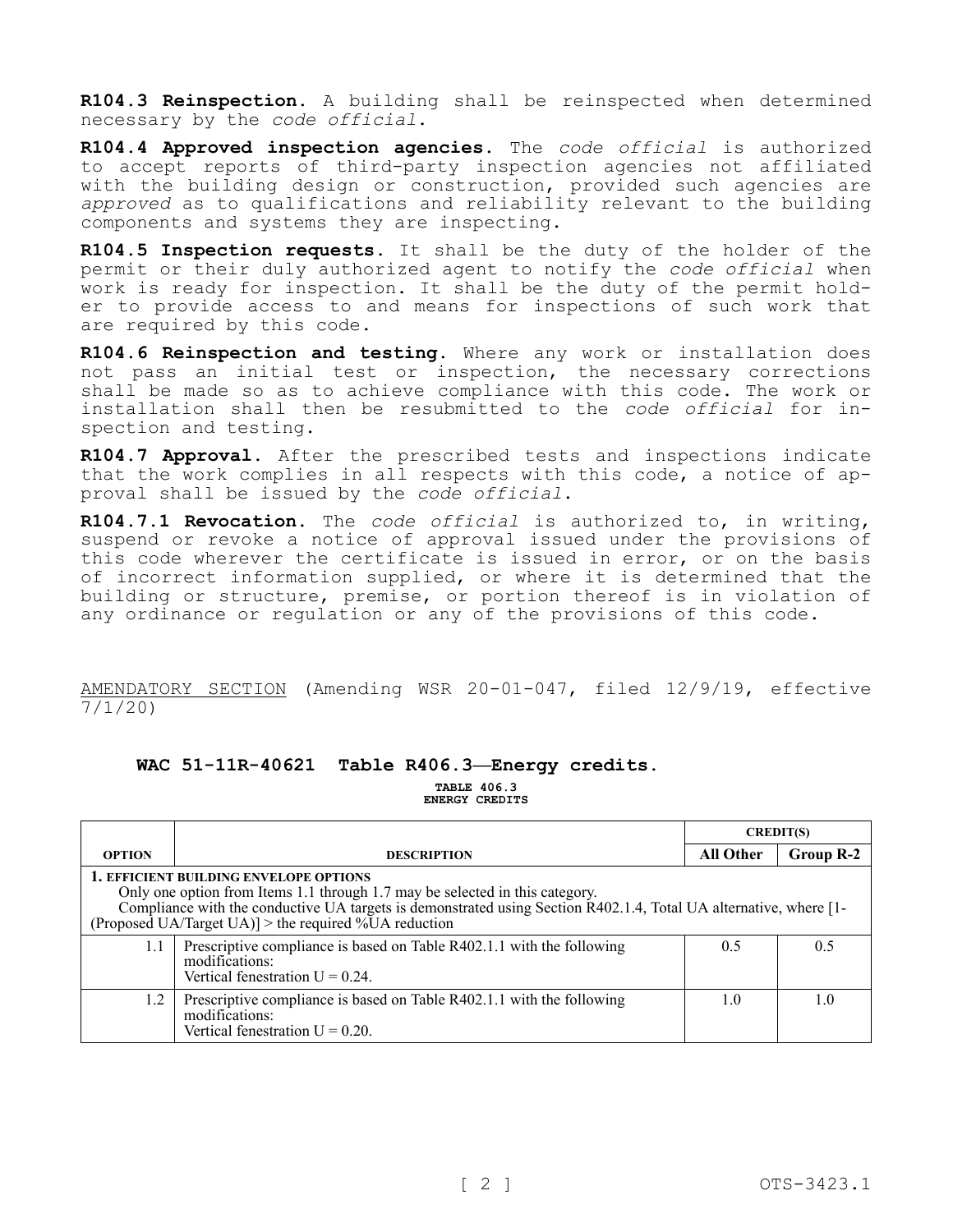|               |                                                                                                                                                                                                                                                                                                                                                                                                                                                                                                          | <b>CREDIT(S)</b> |                  |
|---------------|----------------------------------------------------------------------------------------------------------------------------------------------------------------------------------------------------------------------------------------------------------------------------------------------------------------------------------------------------------------------------------------------------------------------------------------------------------------------------------------------------------|------------------|------------------|
| <b>OPTION</b> | <b>DESCRIPTION</b>                                                                                                                                                                                                                                                                                                                                                                                                                                                                                       | <b>All Other</b> | <b>Group R-2</b> |
| 1.3           | Prescriptive compliance is based on Table R402.1.1 with the following<br>modifications:<br>Vertical fenestration $U = 0.28$<br>Floor R-38<br>Slab on grade R-10 perimeter and under entire slab<br>Below grade slab R-10 perimeter and under entire slab<br>or<br>Compliance based on Section R402.1.4: Reduce the Total conductive UA by<br>$5\%$ .                                                                                                                                                     | 0.5              | N/A              |
| 1.4           | Prescriptive compliance is based on Table R402.1.1 with the following<br>modifications:<br>Vertical fenestration $U = 0.25$<br>Wall R-21 plus R-4 ci<br>Floor R-38<br>Basement wall R-21 int plus R-5 ci<br>Slab on grade R-10 perimeter and under entire slab<br>Below grade slab R-10 perimeter and under entire slab<br><sub>or</sub><br>Compliance based on Section R402.1.4: Reduce the Total conductive UA by<br>15%.                                                                              | 1.0              | 1.0              |
| 1.5           | Prescriptive compliance is based on Table R402.1.1 with the following<br>modifications:<br>Vertical fenestration $U = 0.22$<br>Ceiling and single-rafter or joist-vaulted R-49 advanced<br>Wood frame wall R-21 int plus R-12 ci<br>Floor R-38<br>Basement wall R-21 int plus R-12 ci<br>Slab on grade R-10 perimeter and under entire slab<br>Below grade slab R-10 perimeter and under entire slab<br><sub>or</sub><br>Compliance based on Section R402.1.4: Reduce the Total conductive UA by<br>30%. | 2.0              | 1.5              |
| 1.6           | Prescriptive compliance is based on Table R402.1.1 with the following<br>modifications:<br>Vertical fenestration $U = 0.18$<br>Ceiling and single-rafter or joist-vaulted R-60 advanced<br>Wood frame wall R-21 int plus R-16 ci<br>Floor R-48<br>Basement wall R-21 int plus R-16 ci<br>Slab on grade R-20 perimeter and under entire slab<br>Below grade slab R-20 perimeter and under entire slab<br>or<br>Compliance based on Section R402.1.4: Reduce the Total conductive UA by<br>40%.            | 3.0              | 2.0              |
| 1.7           | Advanced framing and raised heel trusses or rafters<br>Vertical Glazing U-0.28<br>R-49 Advanced (U-0.020) as listed in Section A102.2.1, Ceilings below a<br>vented attic<br>and<br>R-49 vaulted ceilings with full height of uncompressed insulation extending<br>over the wall top plate at the eaves.<br>2. AIR LEAKAGE CONTROL AND EFFICIENT VENTILATION OPTIONS                                                                                                                                     | 0.5              | 0.5              |
|               | Only one option from Items 2.1 through 2.4 may be selected in this category.                                                                                                                                                                                                                                                                                                                                                                                                                             |                  |                  |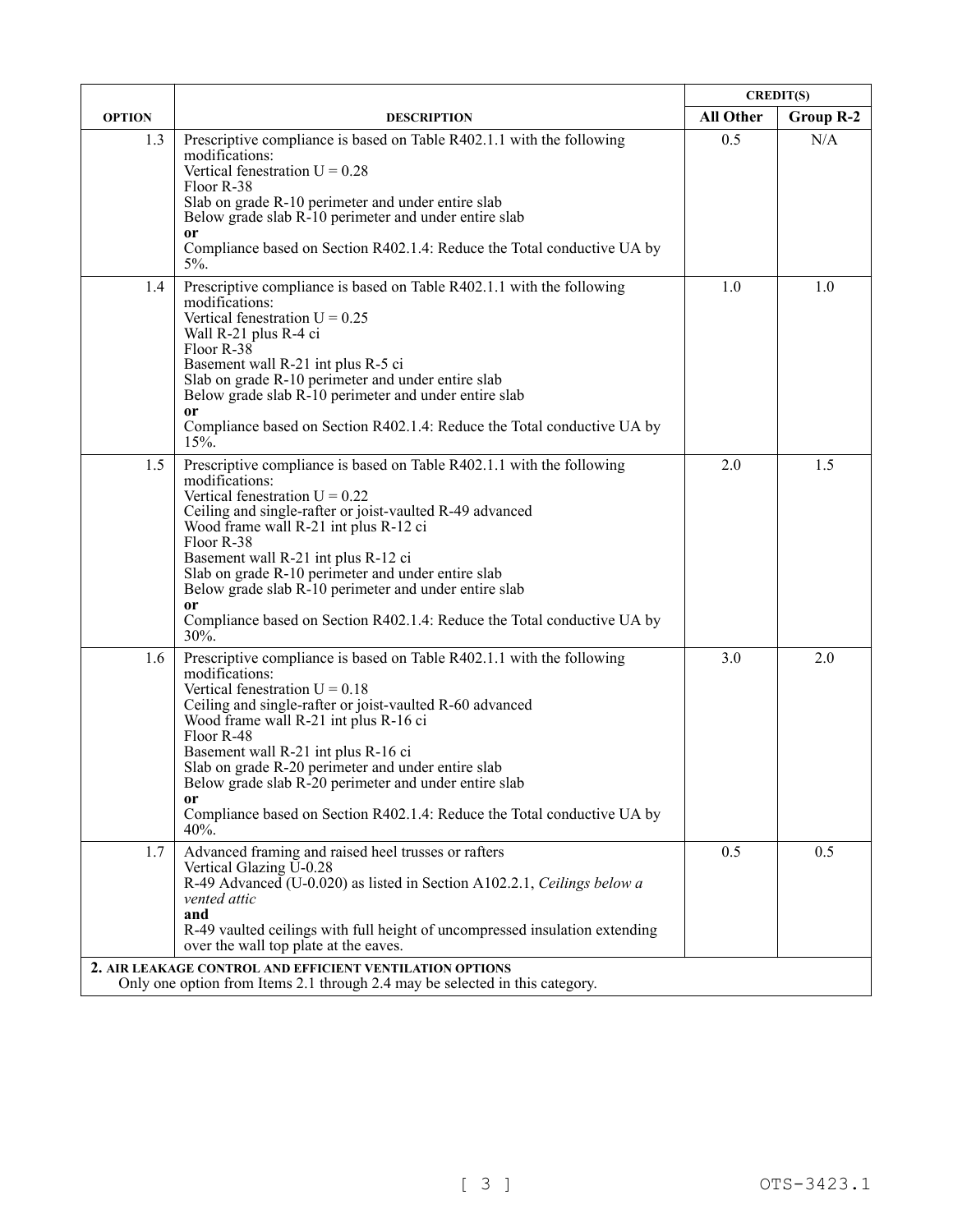|               |                                                                                                                                                                                                                                                                                                                                                                                                                                                                                 | <b>CREDIT(S)</b> |           |
|---------------|---------------------------------------------------------------------------------------------------------------------------------------------------------------------------------------------------------------------------------------------------------------------------------------------------------------------------------------------------------------------------------------------------------------------------------------------------------------------------------|------------------|-----------|
| <b>OPTION</b> | <b>DESCRIPTION</b>                                                                                                                                                                                                                                                                                                                                                                                                                                                              | <b>All Other</b> | Group R-2 |
| 2.1           | Compliance based on R402.4.1.2:<br>Reduce the tested air leakage to 3.0 air changes per hour maximum at 50<br>Pascals<br><sub>or</sub>                                                                                                                                                                                                                                                                                                                                          | 0.5              | 1.0       |
|               | For R-2 Occupancies, optional compliance based on Section R402.4.1.2:<br>Reduce the tested air leakage to $0.3 \text{ cfm}/\text{ft}^2$ maximum at 50 Pascals<br>and                                                                                                                                                                                                                                                                                                            |                  |           |
|               | All whole house ventilation requirements as determined by Section M1507.3<br>of the International Residential Code or Section 403.8 of the International<br><i>Mechanical Code</i> shall be met with a high efficiency fan(s) (maximum 0.35<br>watts/cfm), not interlocked with the furnace fan (if present). Ventilation<br>systems using a furnace including an ECM motor are allowed, provided that<br>they are controlled to operate at low speed in ventilation only mode. |                  |           |
|               | To qualify to claim this credit, the building permit drawings shall specify the<br>option being selected, the maximum tested building air leakage, and shall<br>show the qualifying ventilation system and its control sequence of operation.                                                                                                                                                                                                                                   |                  |           |
| 2.2           | Compliance based on Section R402.4.1.2:<br>Reduce the tested air leakage to 2.0 air changes per hour maximum at 50<br>Pascals<br><sub>or</sub>                                                                                                                                                                                                                                                                                                                                  | 1.0              | 1.5       |
|               | For R-2 Occupancies, optional compliance based on Section R402.4.1.2:<br>Reduce the tested air leakage to $0.25 \text{ cfm}/\text{ft}^2$ maximum at 50 Pascals<br>and                                                                                                                                                                                                                                                                                                           |                  |           |
|               | All whole house ventilation requirements as determined by Section M1507.3<br>of the International Residential Code or Section 403.8 of the International<br><i>Mechanical Code</i> shall be met with a heat recovery ventilation system with<br>minimum sensible heat recovery efficiency of 0.65.                                                                                                                                                                              |                  |           |
|               | To qualify to claim this credit, the building permit drawings shall specify the<br>option being selected and shall specify the maximum tested building air<br>leakage and shall show the heat recovery ventilation system.                                                                                                                                                                                                                                                      |                  |           |
| 2.3           | Compliance based on Section R402.4.1.2:<br>Reduce the tested air leakage to 1.5 air changes per hour maximum at 50<br>Pascals                                                                                                                                                                                                                                                                                                                                                   | 1.5              | 2.0       |
|               | <b>or</b><br>For R-2 Occupancies, optional compliance based on Section R402.4.1.2:<br>Reduce the tested air leakage to 0.25 cfm/ft <sup>2</sup> maximum at 50 Pascals<br>and                                                                                                                                                                                                                                                                                                    |                  |           |
|               | All whole house ventilation requirements as determined by Section M1507.3<br>of the International Residential Code or Section 403.8 of the International<br>Mechanical Code shall be met with a heat recovery ventilation system with<br>minimum sensible heat recovery efficiency of 0.75.                                                                                                                                                                                     |                  |           |
|               | To qualify to claim this credit, the building permit drawings shall specify the<br>option being selected and shall specify the maximum tested building air<br>leakage and shall show the heat recovery ventilation system.                                                                                                                                                                                                                                                      |                  |           |
| 2.4           | Compliance based on Section R402.4.1.2:<br>Reduce the tested air leakage to 0.6 air changes per hour maximum at 50<br>Pascals                                                                                                                                                                                                                                                                                                                                                   | 2.0              | 2.5       |
|               | <b>or</b><br>For R-2 Occupancies, optional compliance based on Section R402.4.1.2:<br>Reduce the tested air leakage to $0.15 \text{ cfm}/\text{ft}^2$ maximum at 50 Pascals<br>and                                                                                                                                                                                                                                                                                              |                  |           |
|               | All whole house ventilation requirements as determined by Section M1507.3<br>of the International Residential Code or Section 403.8 of the International<br><i>Mechanical Code</i> shall be met with a heat recovery ventilation system with<br>minimum sensible heat recovery efficiency of 0.80. Duct installation shall<br>comply with Section R403.3.7.                                                                                                                     |                  |           |
|               | To qualify to claim this credit, the building permit drawings shall specify the<br>option being selected and shall specify the maximum tested building air<br>leakage and shall show the heat recovery ventilation system.                                                                                                                                                                                                                                                      |                  |           |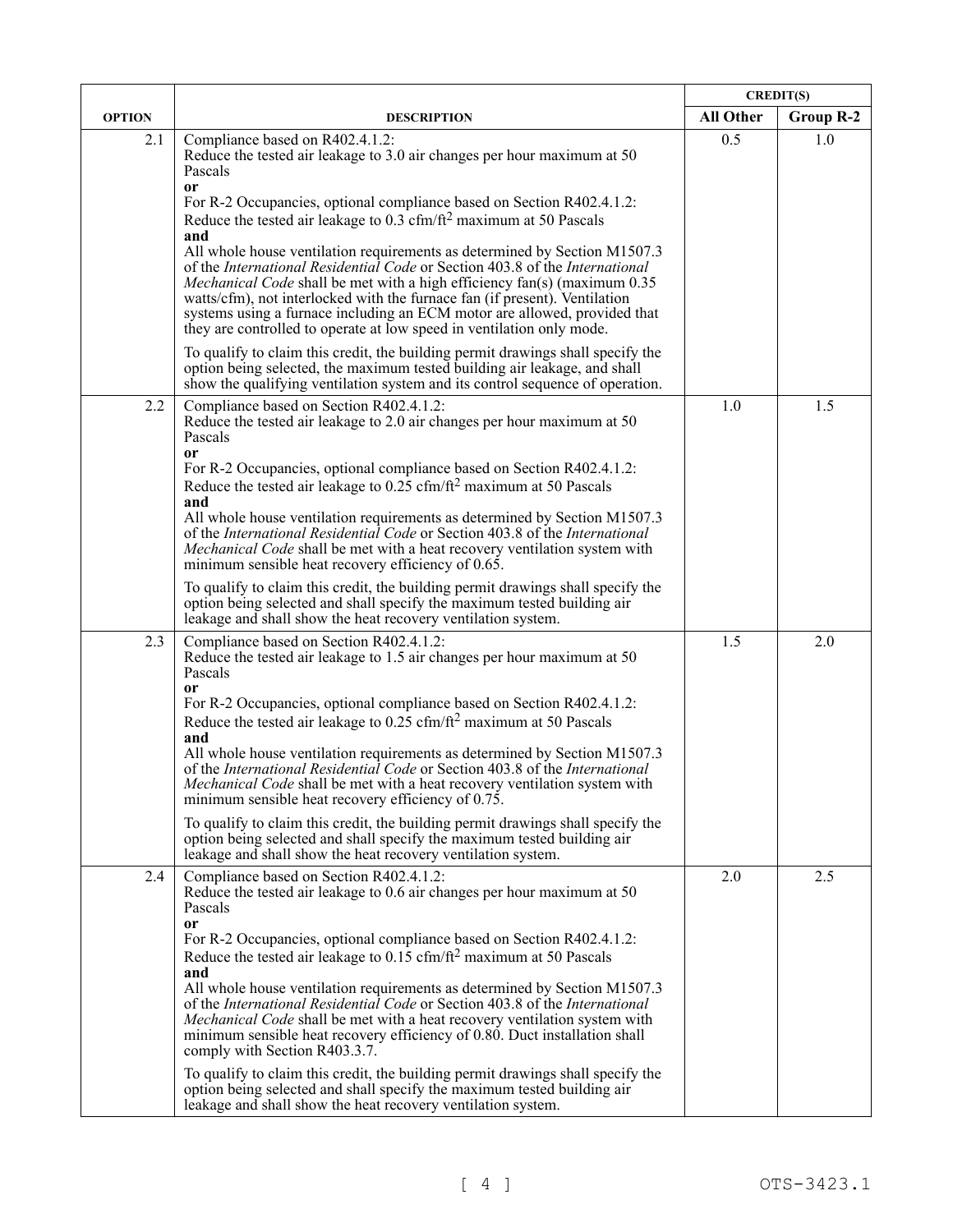|                                                                                                                                                                                                                           |                                                                                                                                                                                                                                                                                                                                                                                                                          | <b>CREDIT(S)</b> |           |
|---------------------------------------------------------------------------------------------------------------------------------------------------------------------------------------------------------------------------|--------------------------------------------------------------------------------------------------------------------------------------------------------------------------------------------------------------------------------------------------------------------------------------------------------------------------------------------------------------------------------------------------------------------------|------------------|-----------|
| <b>OPTION</b>                                                                                                                                                                                                             | <b>DESCRIPTION</b>                                                                                                                                                                                                                                                                                                                                                                                                       | All Other        | Group R-2 |
| 3. HIGH EFFICIENCY HVAC EQUIPMENT OPTIONS<br>Only one option from Items 3.1 through 3.6 may be selected in this category. Credits shall be awarded for a heat pump<br>still pending the installation of the outdoor unit. |                                                                                                                                                                                                                                                                                                                                                                                                                          |                  |           |
| 3.1 <sup>a</sup>                                                                                                                                                                                                          | Energy Star rated (U.S. North) Gas or propane furnace with minimum AFUE<br>of $95%$                                                                                                                                                                                                                                                                                                                                      | 1.0              | 1.0       |
|                                                                                                                                                                                                                           | 0r<br>Energy Star rated (U.S. North) Gas or propane boiler with minimum AFUE of<br>$90\%$ .                                                                                                                                                                                                                                                                                                                              |                  |           |
|                                                                                                                                                                                                                           | To qualify to claim this credit, the building permit drawings shall specify the<br>option being selected and shall specify the heating equipment type and the<br>minimum equipment efficiency.                                                                                                                                                                                                                           |                  |           |
| 3.2 <sup>a</sup>                                                                                                                                                                                                          | Air-source centrally ducted heat pump with minimum HSPF of 9.5.                                                                                                                                                                                                                                                                                                                                                          | 1.0              | N/A       |
|                                                                                                                                                                                                                           | To qualify to claim this credit, the building permit drawings shall specify the<br>option being selected and shall specify the heating equipment type and the<br>minimum equipment efficiency.                                                                                                                                                                                                                           |                  |           |
| 3.3 <sup>a</sup>                                                                                                                                                                                                          | Closed-loop ground source heat pump; with a minimum COP of 3.3                                                                                                                                                                                                                                                                                                                                                           | 1.5              | 1.0       |
|                                                                                                                                                                                                                           | or<br>Open loop water source heat pump with a maximum pumping hydraulic head<br>of 150 feet and minimum COP of 3.6.                                                                                                                                                                                                                                                                                                      |                  |           |
|                                                                                                                                                                                                                           | To qualify to claim this credit, the building permit drawings shall specify the<br>option being selected and shall specify the heating equipment type and the<br>minimum equipment efficiency.                                                                                                                                                                                                                           |                  |           |
| 3.4                                                                                                                                                                                                                       | Ductless mini-split heat pump system, zonal control: In homes where the<br>primary space heating system is zonal electric heating, a ductless mini-split<br>heat pump system with a minimum HSPF of 10.0 shall be installed and<br>provide heating to the largest zone of the housing unit.                                                                                                                              | 1.5              | 2.0       |
|                                                                                                                                                                                                                           | To qualify to claim this credit, the building permit drawings shall specify the<br>option being selected and shall specify the heating equipment type and the<br>minimum equipment efficiency.                                                                                                                                                                                                                           |                  |           |
| 3.5 <sup>a</sup>                                                                                                                                                                                                          | Air-source, centrally ducted heat pump with minimum HSPF of 11.0.                                                                                                                                                                                                                                                                                                                                                        | 1.5              | N/A       |
|                                                                                                                                                                                                                           | To qualify to claim this credit, the building permit drawings shall specify the<br>option being selected and shall specify the heating equipment type and the<br>minimum equipment efficiency.                                                                                                                                                                                                                           |                  |           |
| 3.6 <sup>a</sup>                                                                                                                                                                                                          | Ductless split system heat pumps with no electric resistance heating in the<br>primary living areas. A ductless heat pump system with a minimum HSPF of<br>10 shall be sized and installed to provide heat to entire dwelling unit at the<br>design outdoor air temperature.                                                                                                                                             | 2.0              | 3.0       |
|                                                                                                                                                                                                                           | To qualify to claim this credit, the building permit drawings shall specify the<br>option being selected, the heated floor area calculation, the heating equipment<br>type(s), the minimum equipment efficiency, and total installed heat capacity<br>(by equipment type).                                                                                                                                               |                  |           |
|                                                                                                                                                                                                                           | 4. HIGH EFFICIENCY HVAC DISTRIBUTION SYSTEM OPTIONS                                                                                                                                                                                                                                                                                                                                                                      |                  |           |
| 4.1                                                                                                                                                                                                                       | All supply and return ducts located in an unconditioned attic shall be deeply<br>buried in ceiling insulation in accordance with Section R403.3.7.                                                                                                                                                                                                                                                                       | 0.5              | 0.5       |
|                                                                                                                                                                                                                           | For mechanical equipment located outside the conditioned space, a maximum<br>of 10 linear feet of return duct and 5 linear feet of supply duct connections to<br>the equipment may be outside the deeply buried insulation. All metallic ducts<br>located outside the conditioned space must have both transverse and<br>longitudinal joints sealed with mastic. If flex ducts are used, they cannot<br>contain splices. |                  |           |
|                                                                                                                                                                                                                           | Duct leakage shall be limited to 3 cfm per 100 square feet of conditioned floor<br>area.                                                                                                                                                                                                                                                                                                                                 |                  |           |
|                                                                                                                                                                                                                           | Air handler(s) shall be located within the conditioned space.                                                                                                                                                                                                                                                                                                                                                            |                  |           |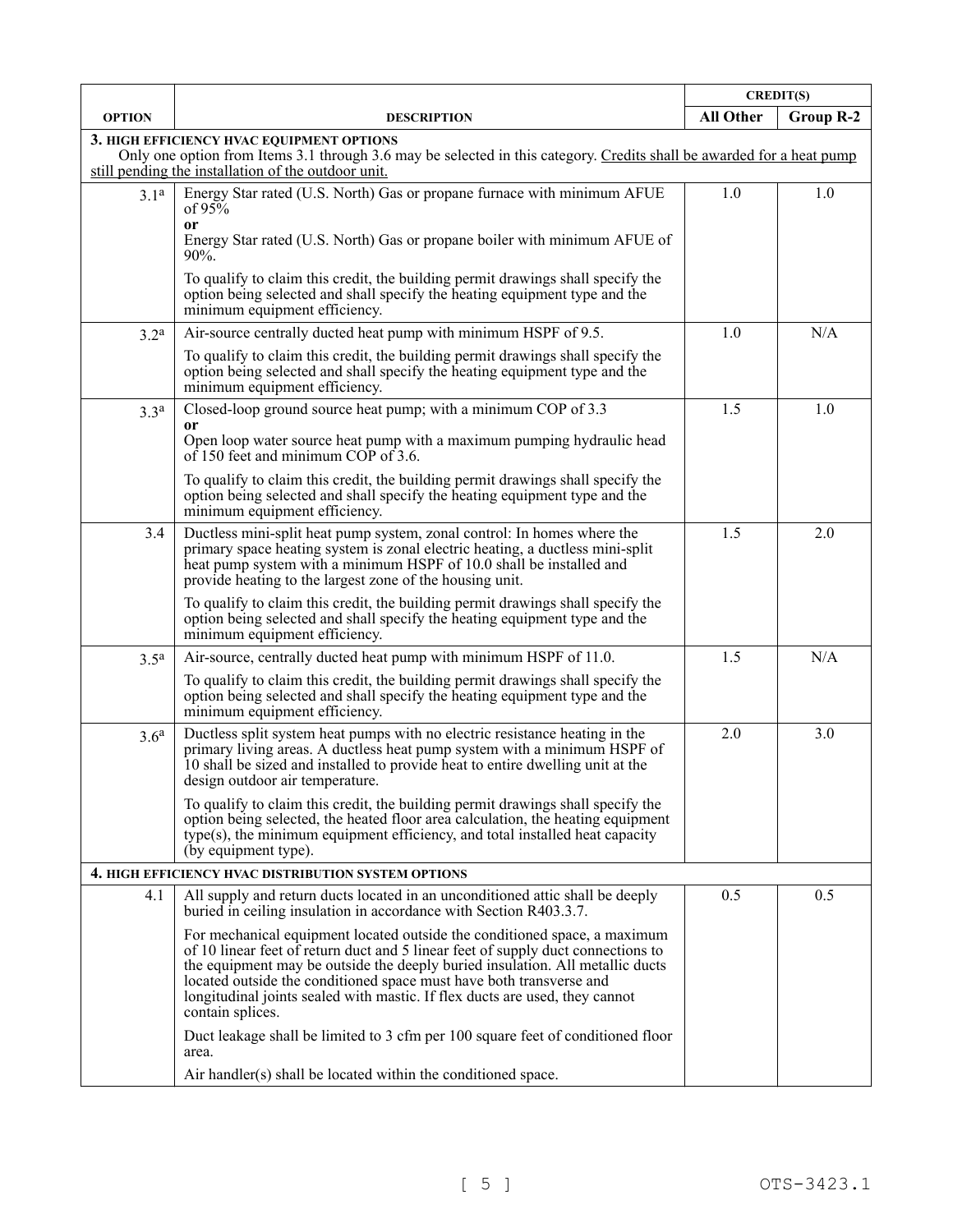|               |                                                                                                                                                                                                                                                                                                                                                                                                                 | <b>CREDIT(S)</b> |                  |
|---------------|-----------------------------------------------------------------------------------------------------------------------------------------------------------------------------------------------------------------------------------------------------------------------------------------------------------------------------------------------------------------------------------------------------------------|------------------|------------------|
| <b>OPTION</b> | <b>DESCRIPTION</b>                                                                                                                                                                                                                                                                                                                                                                                              | All Other        | <b>Group R-2</b> |
| 4.2           | HVAC equipment and associated duct system(s) installation shall comply with<br>the requirements of Section R403.3.7.                                                                                                                                                                                                                                                                                            | 1.0              | N/A              |
|               | Locating system components in conditioned crawl spaces is not permitted<br>under this option.                                                                                                                                                                                                                                                                                                                   |                  |                  |
|               | Electric resistance heat and ductless heat pumps are not permitted under this<br>option.                                                                                                                                                                                                                                                                                                                        |                  |                  |
|               | Direct combustion heating equipment with AFUE less than 80% is not<br>permitted under this option.                                                                                                                                                                                                                                                                                                              |                  |                  |
|               | To qualify to claim this credit, the building permit drawings shall specify the<br>option being selected and shall specify the heating equipment type and shall<br>show the location of the heating and cooling equipment and all the ductwork.                                                                                                                                                                 |                  |                  |
| option.       | <b>5. EFFICIENT WATER HEATING OPTIONS</b><br>Only one option from Items 5.2 through 5.6 may be selected in this category. Item 5.1 may be combined with any                                                                                                                                                                                                                                                     |                  |                  |
| 5.1           | A drain water heat recovery unit(s) shall be installed, which captures waste<br>water heat from all and only the showers, and has a minimum efficiency of<br>40% if installed for equal flow or a minimum efficiency of 54% if installed for<br>unequal flow. Such units shall be rated in accordance with CSA B55.1 or<br>IAPMO IGC 346-2017 and be so labeled.                                                | 0.5              | 0.5              |
|               | To qualify to claim this credit, the building permit drawings shall include a<br>plumbing diagram that specifies the drain water heat recovery units and the<br>plumbing layout needed to install it. Labels or other documentation shall be<br>provided that demonstrates that the unit complies with the standard.                                                                                            |                  |                  |
| 5.2           | Water heating system shall include one of the following:<br>Energy Star rated gas or propane water heater with a minimum UEF of 0.80.                                                                                                                                                                                                                                                                           | 0.5              | 0.5              |
|               | To qualify to claim this credit, the building permit drawings shall specify the<br>option being selected and shall specify the water heater equipment type and<br>the minimum equipment efficiency.                                                                                                                                                                                                             |                  |                  |
| 5.3           | Water heating system shall include one of the following:<br>Energy Star rated gas or propane water heater with a minimum UEF of 0.91                                                                                                                                                                                                                                                                            | 1.0              | 1.0              |
|               | <sub>or</sub><br>Solar water heating supplementing a minimum standard water heater. Solar<br>water heating will provide a rated minimum savings of 85 therms or 2000<br>kWh based on the Solar Rating and Certification Corporation (SRCC) Annual<br>Performance of OG-300 Certified Solar Water Heating Systems<br><sub>or</sub><br>Water heater heated by ground source heat pump meeting the requirements of |                  |                  |
|               | Option 3.3.                                                                                                                                                                                                                                                                                                                                                                                                     |                  |                  |
|               | To qualify to claim this credit, the building permit drawings shall specify the<br>option being selected and shall specify the water heater equipment type and<br>the minimum equipment efficiency and, for solar water heating systems, the<br>calculation of the minimum energy savings.                                                                                                                      |                  |                  |
| 5.4           | Water heating system shall include one of the following:<br>Electric heat pump water heater meeting the standards for Tier I of NEEA's<br>advanced water heating specification<br><sub>or</sub>                                                                                                                                                                                                                 | 1.5              | 2.0              |
|               | For R-2 Occupancy, electric heat pump water heater(s), meeting the standards<br>for Tier I of NEEA's advanced water heating specification, shall supply<br>domestic hot water to all units. If one water heater is serving more than one<br>dwelling unit, all hot water supply and recirculation piping shall be insulated<br>with R-8 minimum pipe insulation.                                                |                  |                  |
|               | To qualify to claim this credit, the building permit drawings shall specify the<br>option being selected and shall specify the water heater equipment type and<br>the minimum equipment efficiency.                                                                                                                                                                                                             |                  |                  |